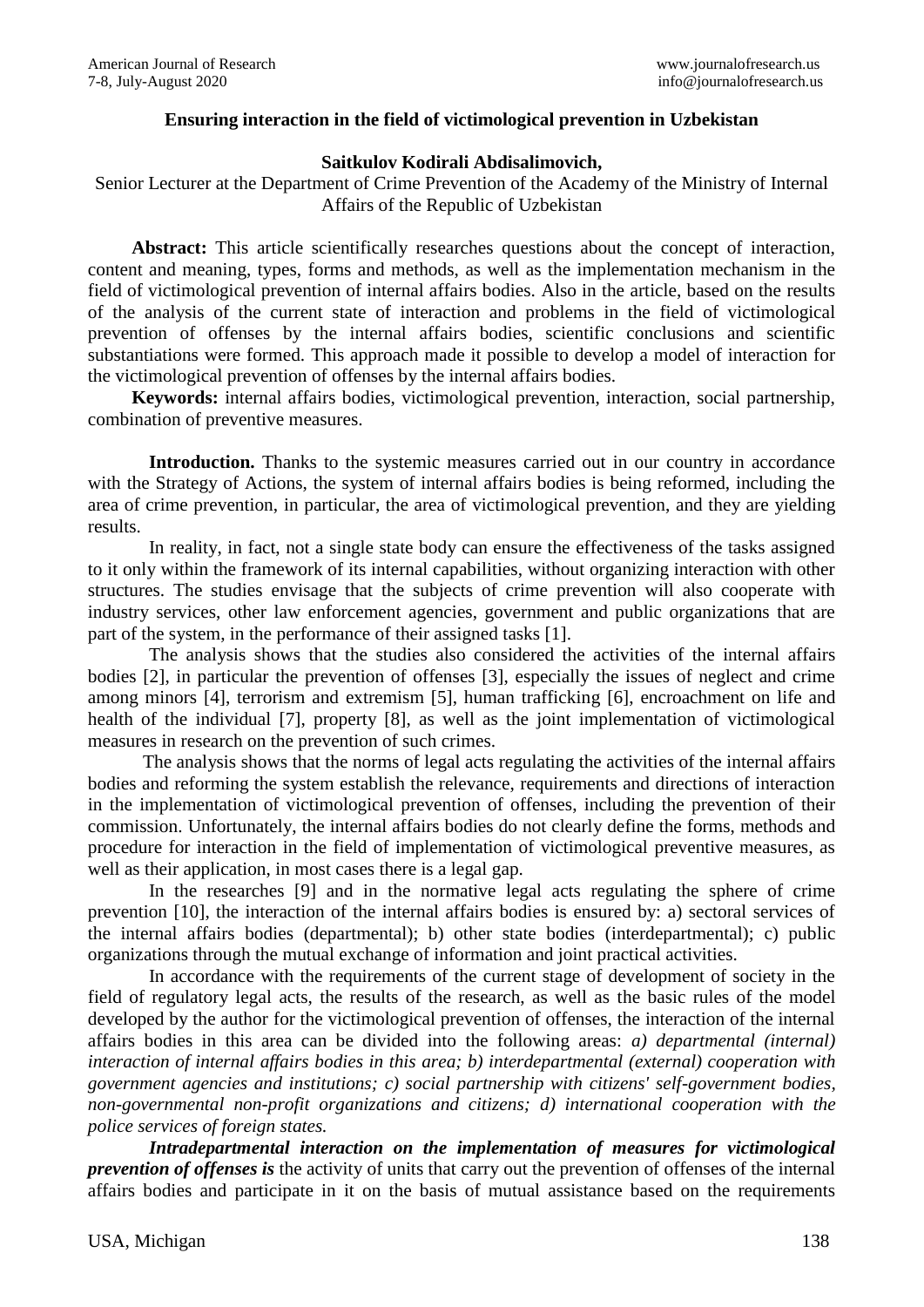established in the regulatory documents.

Studies have shown that the problems of intradepartmental interaction in the implementation of measures for victimological prevention of offenses are associated with the passive initiative of sectoral services.

According to the current legislation, each of the branches of the sectoral service of the internal affairs bodies is responsible for the joint implementation of activities in the field of crime prevention, but since the person responsible for the use of individual preventive measures has been determined, victimological preventive measures are carried out both on his initiative and at his address and request.

Therefore, the prevention of offenses, in particular the responsibility for initiating measures of victimological prevention in most areas of joint implementation, as well as the requirements for ensuring its implementation and the fact that their application is not clearly and completely worked out, do not make it possible to effectively organize activities in this area.

Solving problems in the field of interaction of structures of internal affairs bodies in the implementation of victimological prevention of offenses serves *firstly,* ensuring the clear and complete implementation of the requirements of the legislation in this area, *secondly,* coordination of purposeful and effective organization of activities of victimological prevention of offenses, *third,*  the achievement of efficiency and thrift in the application of preventive victimological measures against all segments of the population.

*Interdepartmental (external) interaction with state bodies and institutions for the implementation of measures for victimological prevention of offenses is the activity of* subdivisions of the internal affairs bodies that carry out the main areas of activity on the basis of mutual assistance with state bodies and institutions on the basis of the requirements established in regulatory legal acts.

Studies show that the problems of interdepartmental interaction in the implementation of measures for victimological prevention of offenses are also associated with the passive initiative of state bodies directly involved in the prevention of offenses. Although in the current legislation each of the state bodies directly involved in the prevention of offenses is responsible for the joint exercise of powers in this area, victimological preventive measures are carried out mainly under the control of the head of state or in cases where the government has adopted regulatory legal acts, which clearly spell out the implementation of preventive measures.

*Social partnership with citizens 'self-government bodies, non-state non-profit organizations and citizens is* the activity of departments of the internal affairs bodies on the basis of the requirements established in legislative and regulatory legal acts for mutual assistance with citizens' self-government bodies, with non-state non-profit organizations and with citizens on the basis of social partnership.

Self-government bodies of citizens, non-governmental non-profit organizations and citizens in accordance with the requirements of the laws and within the established competence in the field of crime prevention [12], in the prevention of neglect and delinquency among minors [13], in the protection of women from harassment and violence [14], in the prevention of trafficking in persons [15], in the prevention of corruption [16] participate in the process of carrying out victimological preventive measures by units of the internal affairs bodies in the directions established by law, in the manner, forms and methods provided for in the laws on social partnership and public control [17].

The problems of civil society institutions, including citizens' self-government bodies, nongovernmental non-profit organizations and social partnership with citizens, as well as their solutions in the implementation of measures for the prevention of offenses by internal affairs bodies, in particular, victimological prevention, are discussed in detail in a separate research paper by the author [18].

*International cooperation of internal affairs bodies with police services of foreign countries* is the activity of the Ministry of Internal Affairs of the Republic of Uzbekistan to protect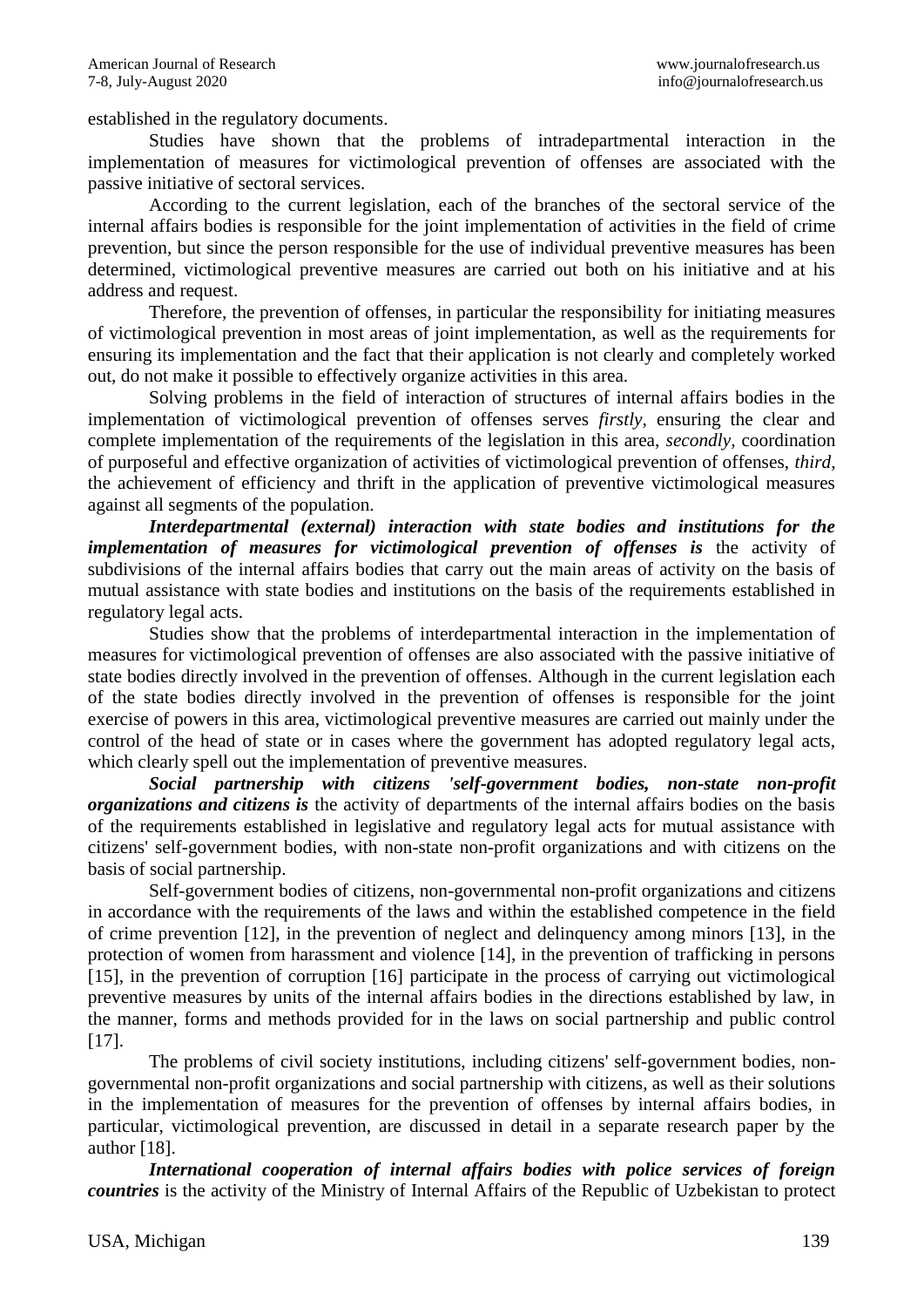the rights, freedoms and legitimate interests of individuals and victims of crimes, in particular from their organized forms, terrorism, extremism, human trafficking and forced labor, as well as the application of measures to provide them with assistance and rehabilitation, the exchange of experience in this area, mutual assistance in training personnel in accordance with relevant agreements and contracts.

The internal affairs bodies carry out international cooperation in the field of countering extremism in accordance with the legislation of the Republic of Uzbekistan and international treaties, in accordance with which their authorized units have the right to send requests for the provision of the necessary information to the competent authorities of foreign states in the prescribed manner and respond to them [11].

The analysis shows that the current legislation [15] defines only cooperation with international organizations and law enforcement agencies of other states to prevent the activities of persons involved in trafficking in persons, organized groups and criminal associations. This situation indicates that there are empty spaces in the legal support of the Ministry of Internal Affairs in international cooperation in the implementation of victimological preventive measures in the field of combating human trafficking.

Research shows that today the needs and requirements of society are dictated by the implementation of measures by the internal affairs bodies of victimological prevention, which are used in departmental, interdepartmental, international cooperation and social partnership, in harmony with general, special and individual measures for the prevention of offenses.

In the course of the study, a model was developed for the harmonious and joint implementation of general, special, individual and victimological preventive measures for the prevention of offenses.



*Victimological prevention of offenses is carried out in combination with general measures of interaction with the following measures: a)* strengthening of legal propaganda among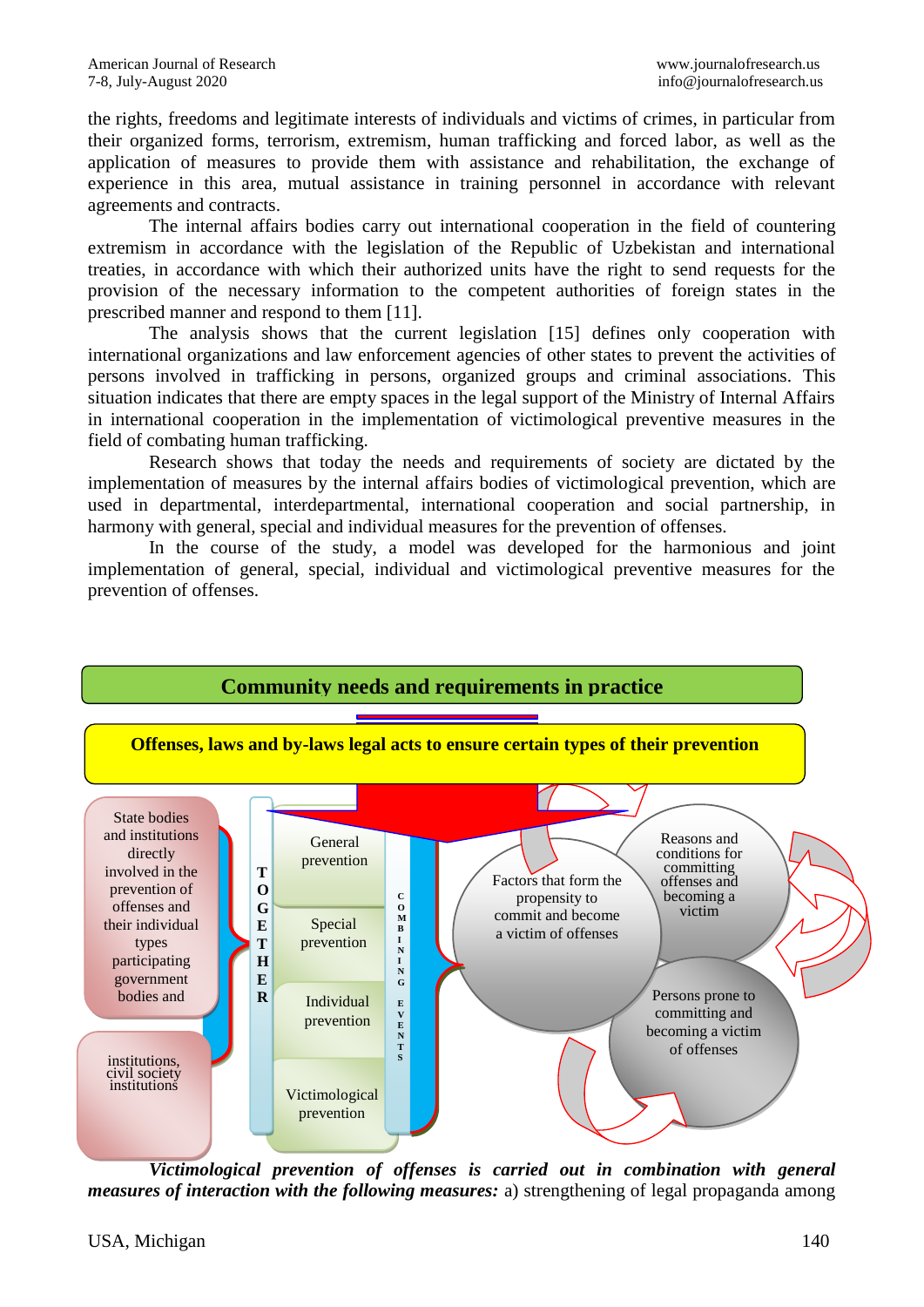the population aimed at protecting the population from various types of threats and aggression (human trafficking and forced labor, extremism, terrorism); b) in ensuring the fulfillment of the requirements of the ideas on the establishment and elimination of the causes and conditions of becoming a victim of offenses.

*Victimological prevention of offenses is carried out in combination with special measures of interaction with the following measures:* a) elimination of the reasons for the increase in the number of victims of certain types of offenses (forced labor, fraud, theft, robbery, etc.) and the conditions for their occurrence; b) identification of persons belonging to the category with a high likelihood of victimization (minors, women, elderly people, etc.), and also to influence them with victimological prevention; c) in ensuring the development and implementation of special measures aimed at eliminating risks and threats that infringe on public safety and public order, the interests of the individual, society and the state.

*Victimological prevention of offenses is carried out in combination with individual measures of interaction with the following measures:* a) conducting a preventive conversation in order to convince a person with a high probability of becoming a victim of offenses, to warn against the victimization of offenses; b) explain in writing to persons prone to victimization from offenses, as well as apply an official warning about their likelihood of becoming a victim of offenses; c) ensuring potential victims of offenses are informed about the reasons and circumstances of their commission; g) the use of measures of social rehabilitation and social adaptation in the manner prescribed by law and the implementation of other activities in relation to persons with a high probability of becoming a victim and victims of offenses.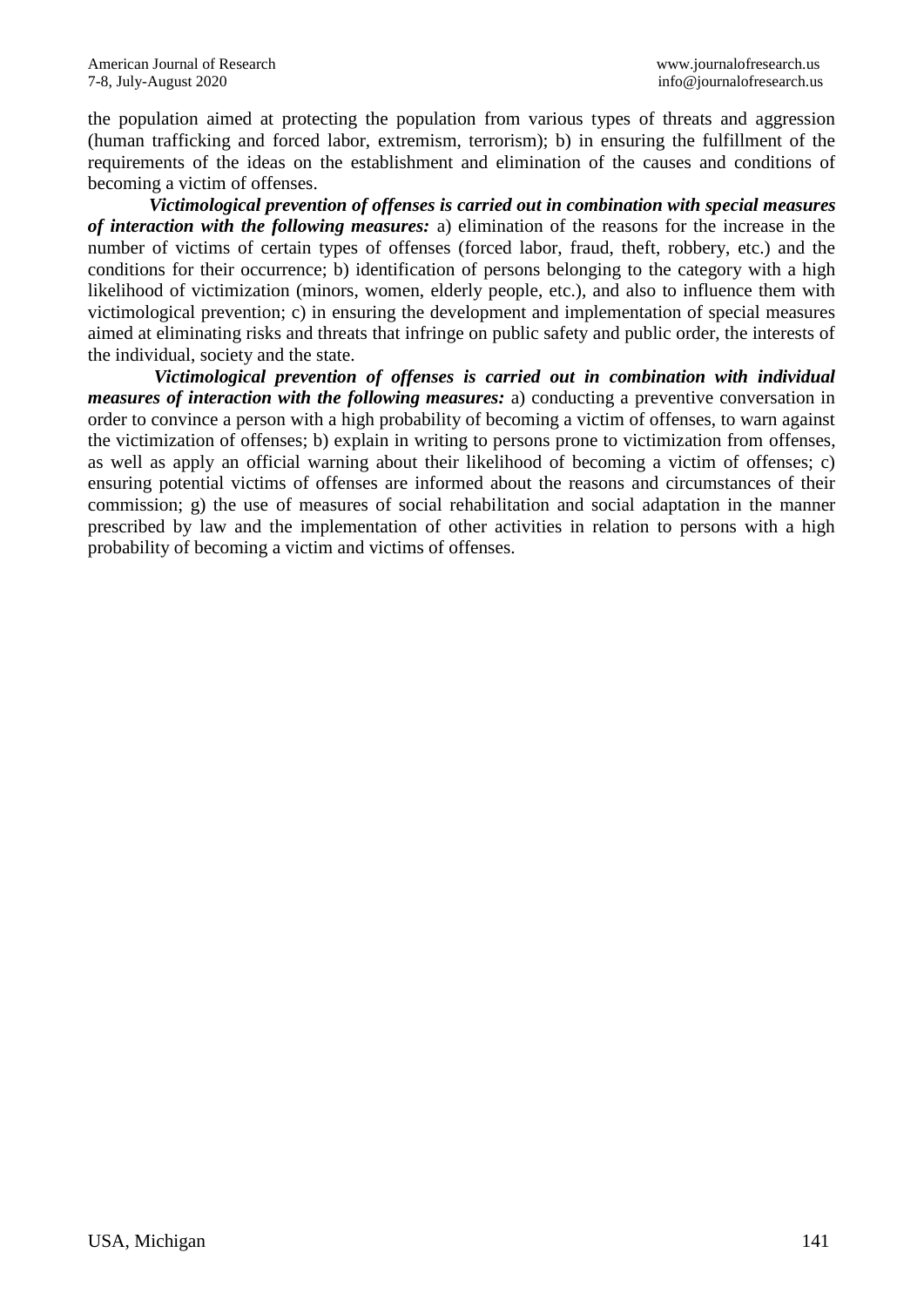## **References**

1. Latipov B.I. Improving the interaction between law enforcement agencies and civil society institutions. (PhD in Law) ... dis. abstract. - T., 2019. - P. 17.; Reforms in the system of internal affairs bodies - a guarantee of service to the interests of the people Under the general editorship of the textbook / Lieutenant-General B.A. Matlyubov. - T.; Academy of the Ministry of Internal Affairs of the Republic of Uzbekistan, 2020. - 224 p;

2. Ziyodullaev M.Z. Improving the management of law enforcement bases: Monograph. T.: 2018. B.280.; Ismailov I., Ziyodullaev M.Z. and b. Reforms in the police are a guarantee of peace and tranquility. // Monograph. -T.: Academy of the Ministry of Internal Affairs of the Republic of Uzbekistan, 2014., - P. 20.;

3. Eshnazarov M.J. On the content of the concept of special prevention of offenses. Bulletin of the Academy of the Ministry of Internal Affairs of the Republic of Uzbekistan / №1 (39) –T.;  $2019. - P.49.$ 

4. I. Ismailov Legal basis of social partnership in the field of prevention of juvenile delinquency and delinquency. // Proceedings of the International Forum "Social Partnership for Children" T., November 27-28, 2014, pp. 132-138; Niyozova S.S. Improving the legislation on victim prevention of violent crimes against minors [Electronic resource]. Access mode: https://uzjournals.edu.uz/proacademy/vol1/iss3/7 (contact data: 21.09.2019)

5. Ismailov I., Ubaydullazoda N.T. Problems of legal support for the prevention of terrorism and extremism. // Judicial reform: current status and prospects for improvement. Proceedings of the scientific-practical conference. T.: TSU, Ministry of Justice of the Republic of Uzbekistan, 2007, pp. 191-195;

6. Fazilov I.Yu. Criminal-legal and criminological aspects of the fight against human trafficking / Doctoral dissertation author. T.: 2016. – P.29-30.; The problem of human trafficking century // [Electronic source]. Access procedure: http: // muslim.uz/index./php/articles/item1767 odam-savdosi-asr-muammosi/(application time: 20.05.2020).

7. Nadtoka S.V. Viktimologicheskie aspects of prophylactic nasilstvennyx prestupleniy. Abstract of the PhD in law science. - M., 1999 (Nadtoka S.V. Victimological aspects of prevention of violent crimes. Abstract. Diss.… Cand. The faculty of law sciences'. - M., 1999).; Murodov A.Sh. Improving the prevention of domestic violence offenses by law enforcement agencies: PhD in law science. abstract. T.,  $2019. -P.19$ .

8. Malykhina T.A. Victimological characteristics and fraud prevention // abstract. dissertation, I.:  $2007, -P.18$ .

9. Muzeev A.I. Internal interaction of the internal affairs bodies to combat banditry // Bulletin of the Kazan Law Institute of the Ministry of Internal Affairs of Russia. 2012. − No.9. − P.63.; I.Ismailov Theoretical and organizational-legal support of prevention of organized criminal structures. Dsc - T, 2006. P. 30; I. Ismailov, M.Z.Ziyodullaev Organization of activity and cooperation of preventive inspectors on the basis of base of law-enforcement bodies: Textbook / I. Ismailov, M. Z. Ziyodullaev. - T.: Academy of the Ministry of Internal Affairs of the Republic of Uzbekistan, 2017. - P.123.

10. Constitution of the Republic of Uzbekistan; Law of the Republic of Uzbekistan "On crime prevention" dated May 14, 2014; Law of the Republic of Uzbekistan "On Internal Affairs" dated September 16, 2016; Decree of the President of the Republic of Uzbekistan dated April 10, 2017 No PD-5005 "On measures to radically increase the efficiency of law enforcement agencies, strengthen their responsibility to ensure public order, reliable protection of the rights, freedoms and legitimate interests of citizens"; Resolution of the President of the Republic of Uzbekistan dated February 14, 2018 "On the introduction of a qualitatively new system of public order, crime prevention and combating crime in Tashkent"; Resolution of the President of the Republic of Uzbekistan dated April 18, 2017 No 2896 "On measures to radically improve the activities of crime prevention units of law enforcement agencies" // URL: http://www.lex.uz.

11. Law of the Republic of Uzbekistan "On Combating Extremism" dated July 30, 2018 //